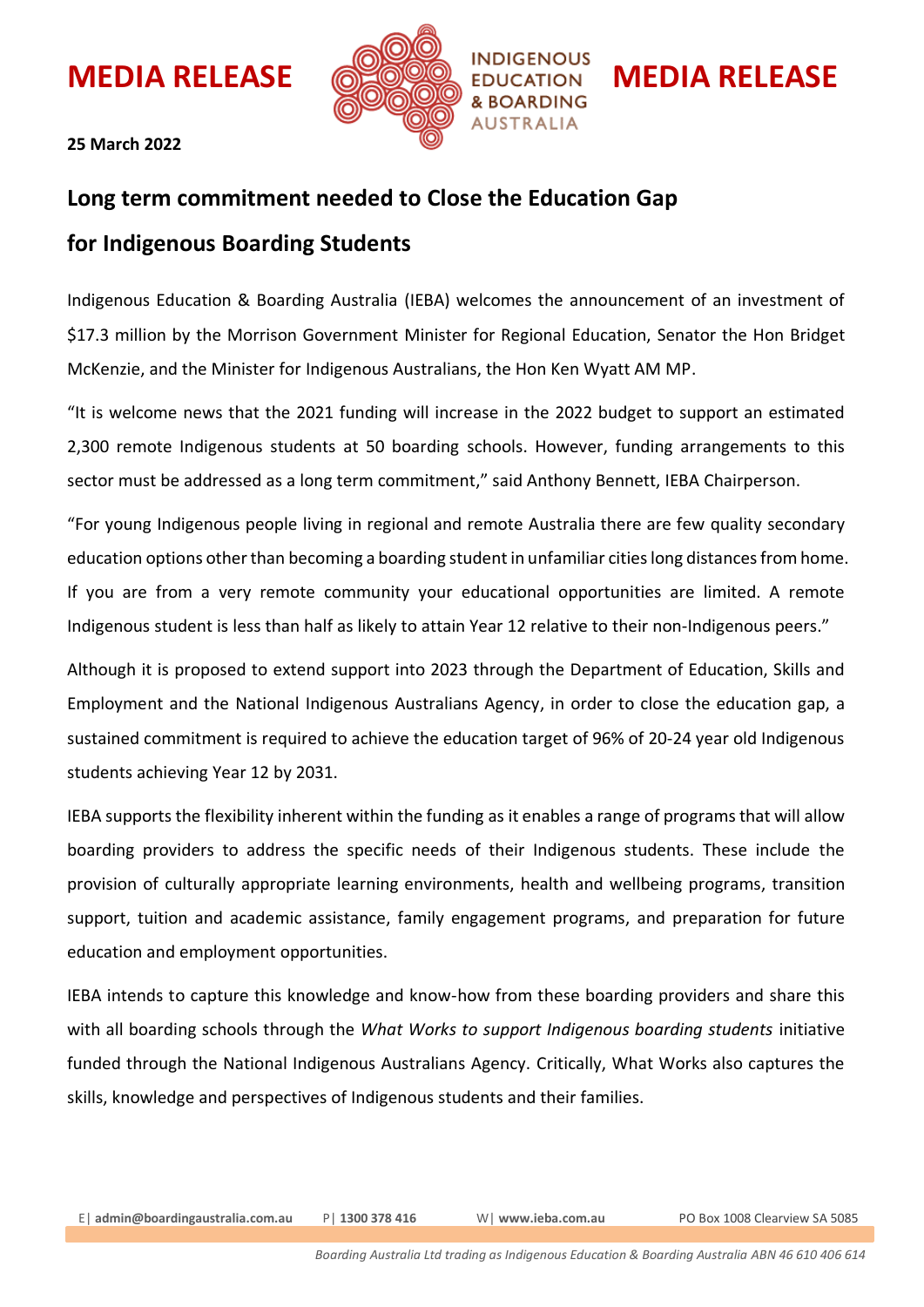"The additional Commonwealth resources will create innovation, review of existing practices, improved dialogue with Indigenous families and generate an opportunity for education providers to enhance their practice. This is an excellent fit with our What Works initiative which will provide accessible quality information to the education sector at large and will share this knowledge online, at our national symposium and through regional workshops," added Greg Franks, IEBA CEO.

Anthony Bennett believes that "This funding announcement and the What Works project will make a difference. However, if we are to make significant in-roads to closing the education gap, for remote students in particular, the establishment of culturally appropriate education and boarding standards are fundamental to the provision of high quality education and cultural safety for Indigenous students."

"When Indigenous parents send their children away to boarding, they expect that there are standards to ensure their health and well-being and cultural needs are acknowledged and appropriately supported. Similarly, there is an expectation that their learning needs are accommodated and quality relationships and communication channels are valued and established."

IEBA has committed to lead the development and implementation of a national Indigenous cultural standard for boarding schools.

"It is hard to believe that in 2022, in an affluent country like Australia, there are inadequate standards and guidelines to address the specific cultural and educational needs of young Indigenous students who must leave community and travel long distances to access a quality education," Mr Bennett emphasised.

The establishment of a national Indigenous cultural education and boarding standard will provide a quality assurance framework and give much needed guidance and support to boarding schools with Indigenous students. The development and implementation of the standard will also provide assurance to Indigenous families and communities, Commonwealth and state governments and funding agencies, school boards, scholarship providers and other key stakeholders.

[Indigenous Education & Boarding Australia](http://www.ieba.com.au/) is a national for purpose organisation driven by the vision that *All Indigenous students attain educational outcomes that enable them to be successful in their future choices.*

**For further information or interviews please contact:**

Anthony Bennett, Chairperson - M: 0401 123 192 E: [anthony.bennett@sa.gov.au](mailto:anthony.bennett@sa.gov.au) Greg Franks, CEO - M: 0426 629 847 E: [ceo@boardingaustralia.edu.au](mailto:ceo@boardingaustralia.edu.au)